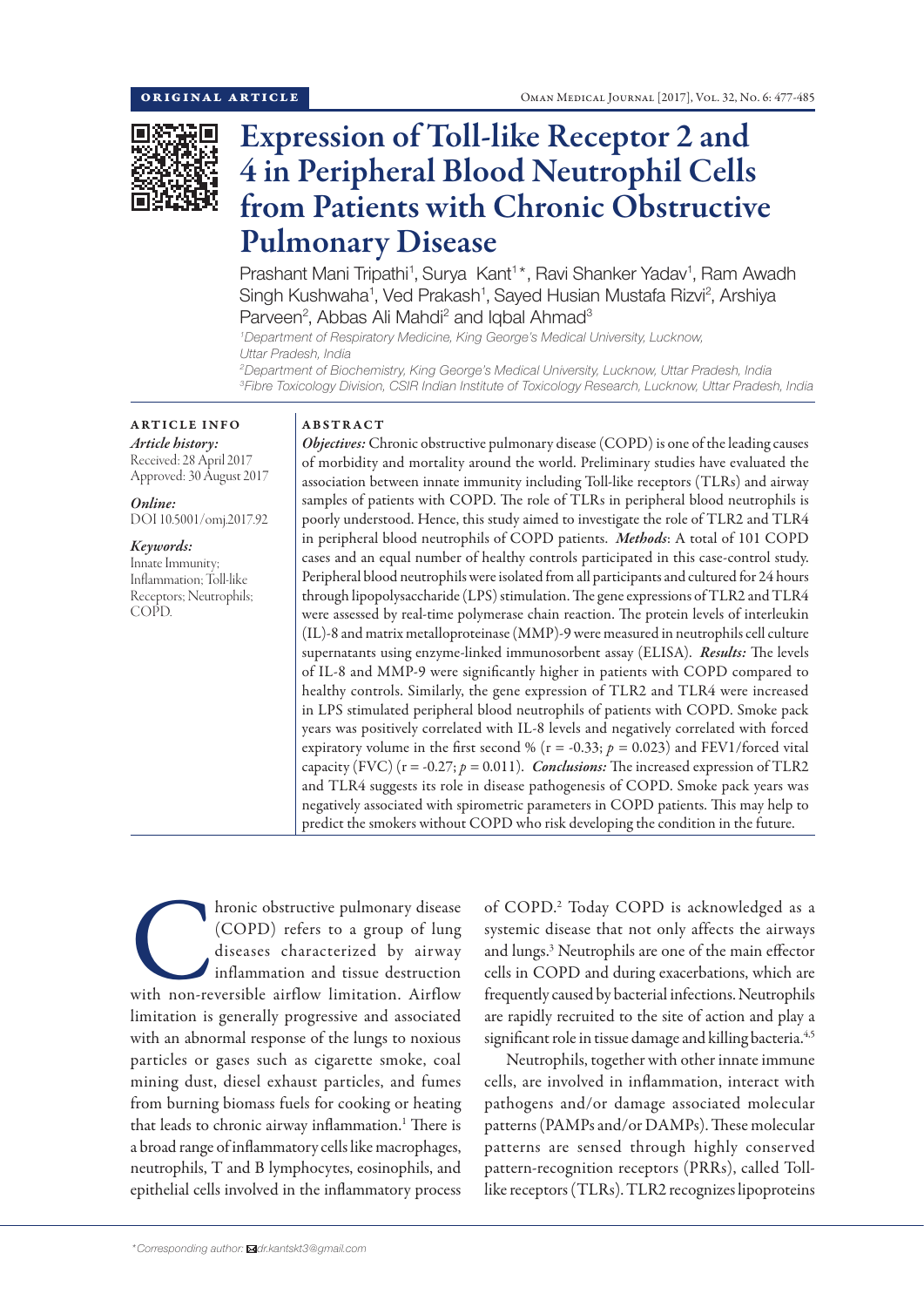from Gram-positive bacteria with other wide range of components like glycopeptides, peptidoglycan, and lipoarabinomannan.6 TLR4 recognizes lipoproteins from Gram-negative bacteria and binds lipopolysaccharide (LPS) and lipooligosaccharide (LOS).7,8 A signaling cascade is initiated upon activation of PRRs that lead to the activation of nuclear factor kappa-light-chain-enhancer of activated B-cells (NF-kB), which up-regulate the production of inflammatory mediators, chemokines, and cytokines.<sup>9,10</sup> Both TLR2 and TLR4 are widely studied and appear to have both endogenous and exogenous ligands. It has been shown that patients with COPD express higher TLR2 and TLR4 than healthy controls from airway samples,<sup>11</sup> but in peripheral blood neutrophils, these receptors have been lesser studied. TLR2 and TLR4 are believed to have a regulating role as a snare receptor in host innate immune response against pathogens. Therefore, it results in a negative regulation of cytokines and chemokines.

Environmental exposures are also triggering the innate immune response in COPD patients. A persistent innate immune activation is associated with COPD.<sup>12</sup> This persistent immune activation is concerned to the interaction of PRRs with pathogens, reactive oxygen species, and damaged cells, which lead to the development and exacerbations in COPD.13,14 There is an imbalance between proteases and antiproteases which leads to excessive proteinase activity that can cause host tissue damage in COPD.<sup>15</sup> Neutrophils and macrophages are the major source of matrix mettaloproteinase-9 (MMP-9) and neutrophil elastase (NE). Neutrophils get activated and release proteinase (including NE, MMP-9 and MMP-8), which have been shown to be increased in COPD.<sup>16</sup> The neutrophil cells are also associated with interleukin-8 (IL-8) mediated neutrophilic inflammatory responses in the airways of COPD patients.17 Altered activities of neutrophilic cells are found in the peripheral blood of patients with stable COPD and upregulation of inflammatory genes<sup>18</sup> with increased respiratory burst during exacerbations.<sup>19</sup>

Our study aimed to analyze the expression of innate immune receptors in peripheral blood neutrophils of patients with COPD compared to their healthy counterparts. However, there is no proper predictive marker for the early diagnosis of airway obstructions in patients with COPD. Therefore, we examined the innate immune response in circulating neutrophils stimulated with TLR 2/4 agonist, LPS, and associated expression of IL-8 and MMP-9 while controlling for the effect of smoking, and the presence and severity of airway obstruction. To examine these effects, we also assessed the relationship between smoking status and airflow obstruction.

#### METHODS

This study was conducted at the Department of Respiratory Medicine, King George's Medical University, Lucknow, India and was approved by the ethics committee of the institution. All participants gave their written informed consent before inclusion in this study. We enrolled  $(n = 101)$  patients with COPD who were referred to our respiratory disease outpatient clinic and healthy controls  $(n = 101)$ having forced expiratory volume in the first second (FEV1) > 80% of predicted value and without any other respiratory disease in the study. All the patients were diagnosed according to the Global Initiative for Chronic Obstructive Lung Disease (GOLD).<sup>1</sup> Patients with COPD had to be in a stable state (no exacerbations in the last six weeks) for inclusion into the study. Patients with confirmed history of smoking and a FEV1/forced vital capacity (FVC) ratio of < 70% after salbutamol administration were enrolled in the study. Inclusion criteria for the healthy control group were the absence of COPD confirmed by history, physical evaluation, and spirometry. Patients were excluded if they had any other respiratory disease, acute infections, and other inflammatory diseases. Demographic characteristics, clinical assessment, medical history (including smoking status) of the studied participants were recorded. Peripheral blood samples were obtained from all participants.

Pulmonary function tests were performed using pulmonary function equipment (Cosmed, Italy) by a single technician. After three consecutive tests, the best test was accepted. According to American Thoracic Society guidelines, FEV1, FVC, and FEV1/FVC were measured and COPD staging was done according to GOLD 2013 criteria.<sup>1</sup>

Peripheral blood neutrophils isolation was performed as per methodology previously used by Clark and Nauseef.<sup>20</sup> Neutrophil cells were resuspended in RPMI 1640 (Gibco Invitrogen,

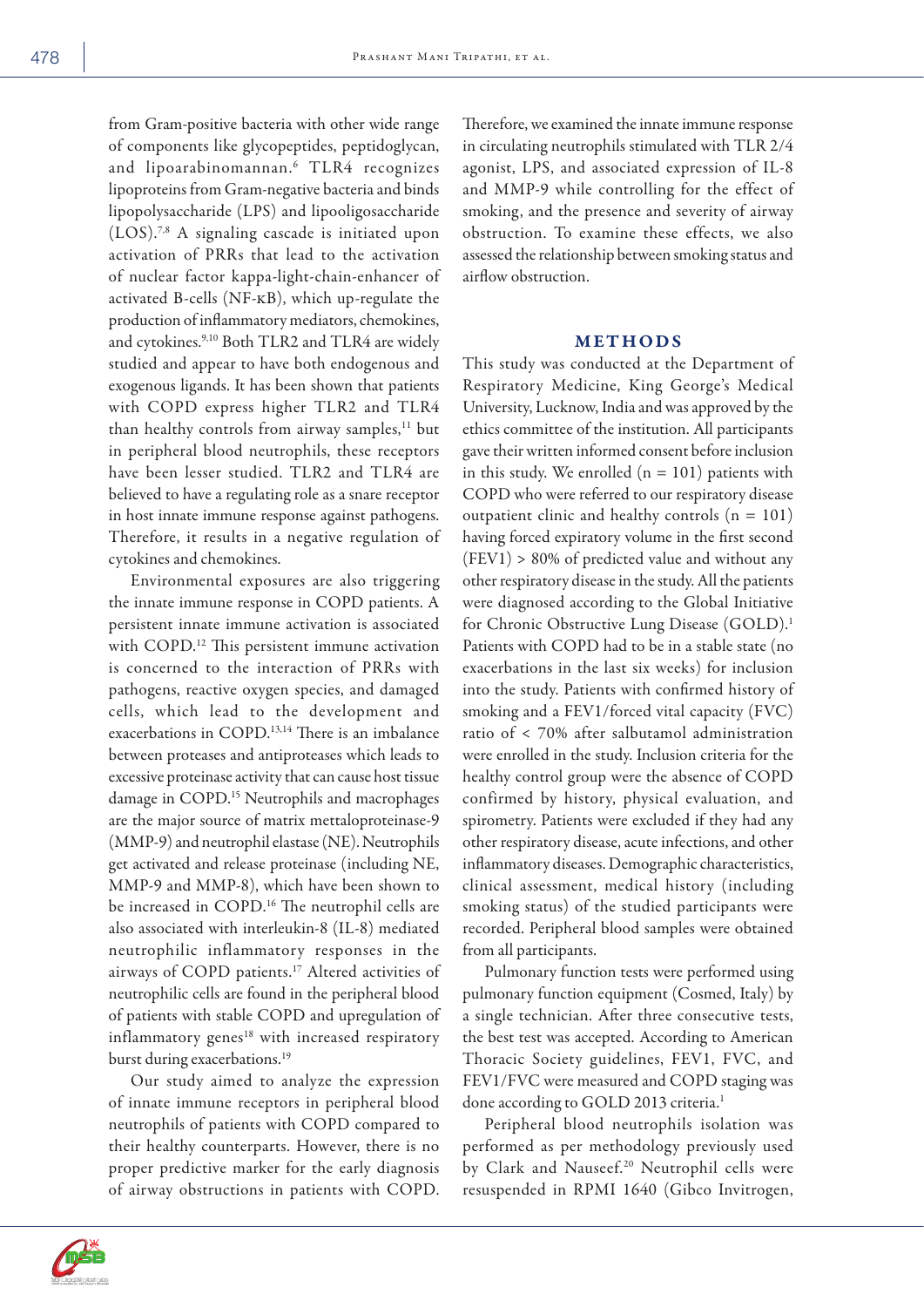| Gene             | <b>Forward primer</b>        | Reverse primer               |
|------------------|------------------------------|------------------------------|
| TLR <sub>2</sub> | 5'-TGCTTTCCTGCTGGAGATTT-3'   | 5'-TGTAACGCAACAGCTTCAGG-3'   |
| TLR4             | 5'-TTCAAGACCAAGCCTTTCAG-3'   | 5'-CATAGTCCTTCCATGATAGA-3'   |
| ß-actin          | 5'-ATGGGTCAGAAGGACTCCTACG-3' | 5'-AGTGGTACGACCAGAGGCATAC-3' |

Table 1: Primers used for Toll-like receptor 2 (TLR2), TLR4, and ß-actin.

USA) supplemented with 10 mM HEPES, 1% fetal calf serum and 1% antibiotics (penicillin/ streptomycin). Neutrophil cells were cultured at 1 × 106 cells/mL ± LPS (100 ng/mL *Escherichia coli* LPS, Sigma, USA) at 37 °C (5% CO<sub>2</sub>) for 24 hours. Cell-free supernatants were prepared for enzyme-linked immunosorbent assay (ELISA) and cell pellets stored in RLT buffer (Qiagen, Germany) at -80 °C for RNA extraction.

Total RNA was extracted from peripheral blood neutrophils stimulated by LPS using a commercially available RNA isolation kit (RNeasy Mini kit, Qiagen, Hilden, Germany), according to the manufacturer's instructions. After purification of RNA we performed DNase I treatment to assure highly pure RNA without genomic DNA contamination. The quality and quantity of extracted RNA was determined by nanodrop. High capacity cDNA Reverse Transcription kit (Applied Biosystems Foster city CA, USA) was used reverse transcribed to cDNA from 100 ng of RNA. Real-time polymerase chain reaction (PCR) was performed by ABI 7500 real-time PCR machine (Applied Biosystem USA) using an ABI Power SYBR Green Master mix (Applied Biosystems, USA). The primers used for TLR2, TLR4, and ß-actin were shown in Table 1. The results were calculated using  $2<sup>-\Delta ct</sup>$  method normalizing to the internal calibrator Beta-actin.

IL-8 and MMP-9 levels were determined in cell culture supernatant of peripheral blood neutrophils stimulated by LPS using the ELISA technique according to the manufacturer instructions (Ray Bio, Human IL-8/MMP-9 ELISA Kit, Norcross, USA).

Data were analyzed using GraphPad Prism version 5 (GraphPad software Inc.; La, Jolla, CA, USA). All data were expressed as mean ± standard error of the mean (SEM). The chi-square test was used for categorical data and groups were compared by unpaired *t*-test or one-way analysis of variance (ANOVA). The Bonferroni test was applied for multiple comparisons. Spearman's rank correlation tests were used for determining associations between data. Data with  $p < 0.050$  were considered significant.

#### RESULTS

Patients with moderate  $(n = 15)$ , severe  $(n = 65)$ and very severe (n = 21) COPD were enrolled in the study according to the GOLD criteria. The

|                                        |                        | $\mathcal{L}$              |                      |
|----------------------------------------|------------------------|----------------------------|----------------------|
| Subject characteristics                | Control<br>$(n = 101)$ | <b>COPD</b><br>$(n = 101)$ | $p$ -value           |
| Age, mean $\pm$ SEM, years             | $52.9 \pm 1.1$         | $55.6 \pm 0.9$             | $0.070$ <sup>a</sup> |
| Gender, M/F                            | 69/32                  | 85/16                      | 0.008 <sup>b</sup>   |
| Height, mean $\pm$ SEM, cm             | $161.1 \pm 0.9$        | $160.2 \pm 0.9$            | $0.460^{\circ}$      |
| Weight, mean $\pm$ SEM, kg             | $62.8 \pm 1.3$         | $50.6 \pm 1.0$             | $0.001^{\circ}$      |
| BMI, mean $\pm$ SEM, kg/m <sup>2</sup> | $24.1 \pm 0.4$         | $19.8 \pm 0.4$             | $0.001^{\circ}$      |
| Smoking, never/smoker                  | 68/33                  | 28/73                      | 0.001 <sup>b</sup>   |
| Pack years, mean $\pm$ SEM             | $18.7 \pm 1.3$         | $32.8 \pm 1.8$             | $0.001$ <sup>a</sup> |
| Post FVC, mean $\pm$ SEM, %            | $88.7 \pm 0.9$         | $59.7 \pm 1.4$             | $0.001^{\circ}$      |
| Post FEV1 predicted, mean ± SEM, %     | $89.8 \pm 0.7$         | $37.6 \pm 1.0$             | $0.001^{\circ}$      |
| Post FEV1/FVC, mean $\pm$ SEM, %       | $101.6 \pm 0.7$        | $61.2 \pm 0.7$             | $0.001$ <sup>a</sup> |

Table 2: Clinical characteristics of patients in the COPD and healthy control groups.

*Data were expressed in mean ± standard error of the mean (SEM). p < 0.050 was considered significant.*

*a Unpaired t-test, b chi-square test; FVC: forced vital capacity; BMI: body mass index; FEV1: forced expiratory volume in the first second; COPD: chronic obstructive pulmonary disease.*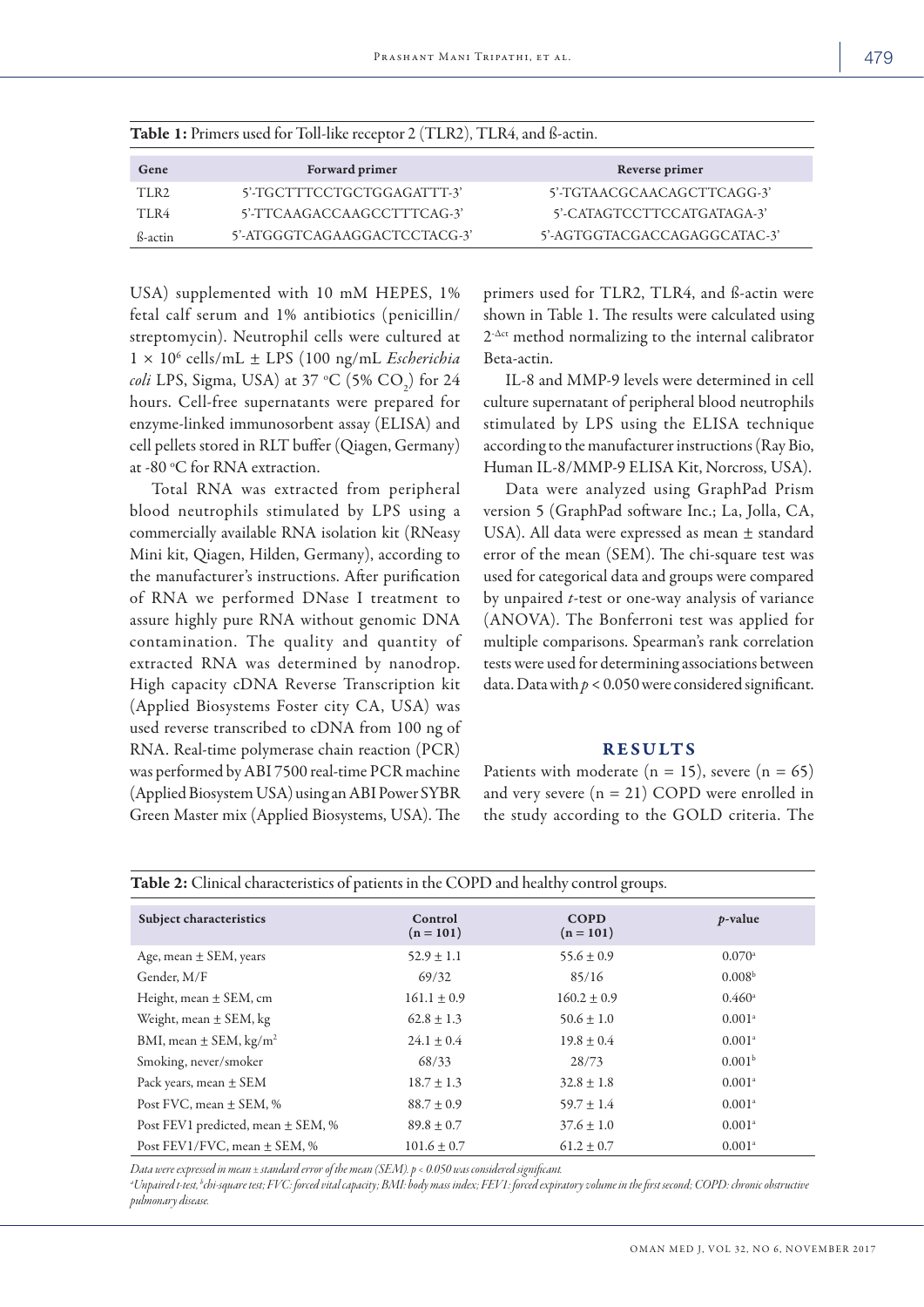

Figure 1: Comparison of innate immune mediators between the chronic obstructive pulmonary disease (COPD) and control groups. Gene expression of Toll-like receptor 2 (TLR2) (a) and Toll-like receptor 4 (TLR4) (b) measured by real-time polymerase chain reaction (PCR) in COPD ( $n = 101$ ) and controls  $(n = 101)$ . Protein level of interleukin-8 (IL-8) (c) and mettaloproteinase-9 (MMP-9) (d) measured by enzyme-linked immunosorbent assay (ELISA) in COPD  $(n = 101)$  and controls  $(n = 101)$ . Data presented as mean± standard error of the mean (SEM) and compared by unpaired *t*-test. \**p*-values < 0.050 are considered significant. \*\**p*-values <0.010 vs. the healthy control group.

demographic and clinical characteristics of all the participants are shown in Table 2. The mean age of patients in the COPD and control group were not significantly different ( $p = 0.070$ ). The male/female sex ratio of COPD patients was higher compared to the healthy control group ( $p = 0.008$ ). A significant difference was found in smoking history and pack years smoked ( $p = 0.001$ ). In the control group, it was  $18.7\pm1.3$  pack years and  $32.8\pm1.8$  pack years in the COPD group. COPD patients had significantly lower lung function compared to healthy controls. The pulmonary function tests of patients in the COPD group showed predicted mean postbronchodilator FEV1 of 37.6±1.0% and a predicted FVC of 59.7±1.4% with a mean FEV1/FVC ratio of 61.2±0.7%. The healthy controls showed FEV1 of 89.8±0.7% and FVC 88.7±0.9% with a mean FEV1/FVC ratio of 101.6±0.7%.

The gene expression of TLR2 on peripheral blood neutrophils was significantly higher in the COPD group compared to the control group [Figure 1a;  $p = 0.012$ ]. Similarly, TLR4 gene expression was also increased in the COPD group compared to the control group [Figure 1b; *p =* 0.015]. Patients in

the COPD group had significantly higher levels of IL-8 [Figure 1c;  $p = 0.004$ ] and MMP-9 [Figure 1d;  $p = 0.010$ ] protein than patients in the control group.

The effect of smoking was investigated by further analysis of innate immune mediators in smokers and nonsmokers in both the COPD and control groups. Patients with COPD that smoked had significantly higher TLR2 gene expression [Figure 2a; *p =* 0.047] and TLR4 [Figure 2b;  $p = 0.012$ ] and significantly increased levels of IL-8 [Figure 2c;  $p = 0.016$ ] and MMP-9 [Figure 2d;  $p = 0.043$ ] compared to smokers in the control group and all nonsmokers. However, there was a strong correlation observed between the smoking history (pack years) with IL-8 marker and measures of airflow obstructions. Smoking pack years was significantly positively correlated with IL-8 levels  $(p = 0.002)$  and negatively correlated with FEV1% predicted  $(p = 0.023)$  and FEV1/FVC (*p =* 0.011) [Table 3].

To examine the effect of severity in COPD, we compared patients with very severe  $(n = 21)$  and severe COPD  $(n = 65)$  to patients with moderate COPD ( $n = 15$ ). We found the gene expression of TLR2 was higher in very severe COPD, but

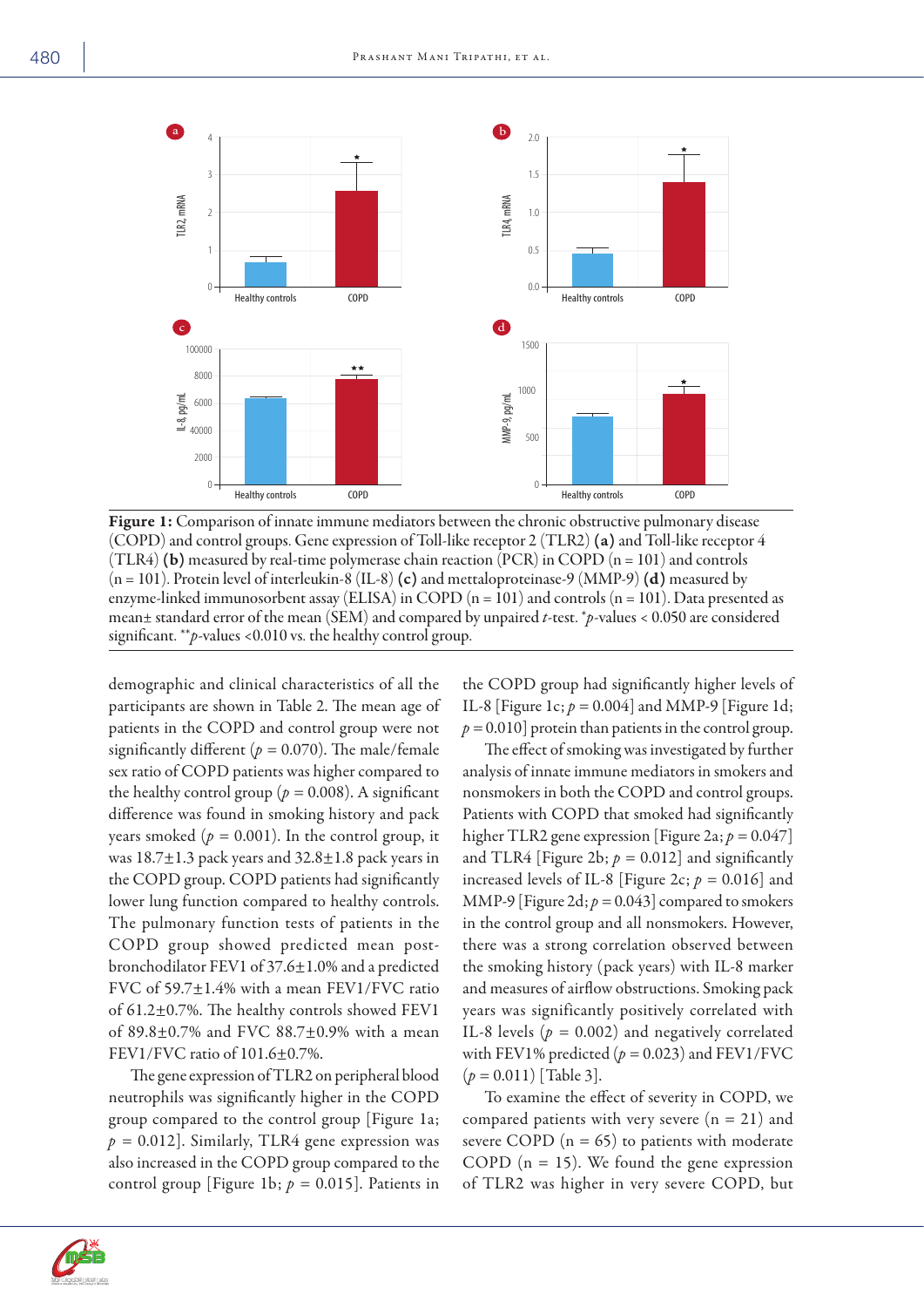

Figure 2: Comparison of innate immune mediators between patients in the chronic obstructive pulmonary disease (COPD) (smokers and nonsmokers) and control groups (smoker and nonsmokers). Gene expression of Toll-like receptor 2 (TLR2) (a) and Toll-like receptor 4 (TLR4) (b) measured by real-time polymerase chain reaction (PCR) in COPD (smokers (n = 73), nonsmokers (n = 28)) and control group (smokers  $(n = 33)$  and nonsmokers  $(n = 68)$ ). Protein level of interleukin-8 (IL-8) (c) and mettaloproteinase-9  $(MMP-9)$  (d) measured by enzyme-linked immunosorbent assay (ELISA) in COPD (smokers (n = 73) and nonsmokers  $(n = 28)$  and control group (smokers  $(n = 33)$  and nonsmokers  $(n = 68)$ ). Data presented as mean± standard error of the mean (SEM) and compared by one-way analysis of variance (ANOVA) test followed by Boneferroni post-test for multiple comparisons. \*\**p*-values < 0.010 vs. the nonsmokers control group. \**p*-values < 0.050 vs. the nonsmokers control group.

this was not statistically different from severe to moderate COPD patients [Figure 3a; *p =* 0.354]. Reduced expression of TLR4 gene was found in very severe COPD patients [Figure 3b; *p =* 0.041]. There was a significantly elevated level of IL-8 in very severe COPD patients compared to severe and moderate COPD patients [Figure 3c; *p =* 0.026]. However, increased levels of MMP-9 in very severe

| Table 3: Correlation between pack years, IL-8        |
|------------------------------------------------------|
| level, and spirometry parameters in peripheral blood |
| neutrophils of patients with COPD.                   |

| <b>Characteristics</b> | Smoke pack years |                 |
|------------------------|------------------|-----------------|
|                        | r                | <i>p</i> -value |
| IL-8 level             | 0.44             | 0.002           |
| Post FEV1%             | $-0.33$          | 0.023           |
| Post FEV1/FVC          | $-0.27$          | 0.011           |

*IL-8: interleukin 8; COPD: chronic obstructive pulmonary disease; FEV1: forced expiratory volume in the first second; FVC: forced vital capacity. Coefficient of correlation. p < 0.050 was considered significant.*

COPD patients was not statistically significant [Figure 3d; *p =* 0.058].

#### DISCUSSION

Inflammation and inflammatory mediators are important components of occurrence and progression of COPD. Neutrophils are the primary component of the innate immune response and play a key role in the COPD-associated inflammatory process. In this study, circulating neutrophils was isolated from patients with COPD and healthy controls and the role of TLR2, TLR4, IL-8, and MMP-9, in the context of smoking and COPD severity, was evaluated. The increased expression of TLR2/4 in circulating neutrophils of COPD indicated chronic activation of innate immune responses. Similarly, the increased levels of IL-8 and MMP-9 in COPD patients may suggest that the COPD is an inflammatory condition [Figure 1]. Furthermore, we also observed a correlation of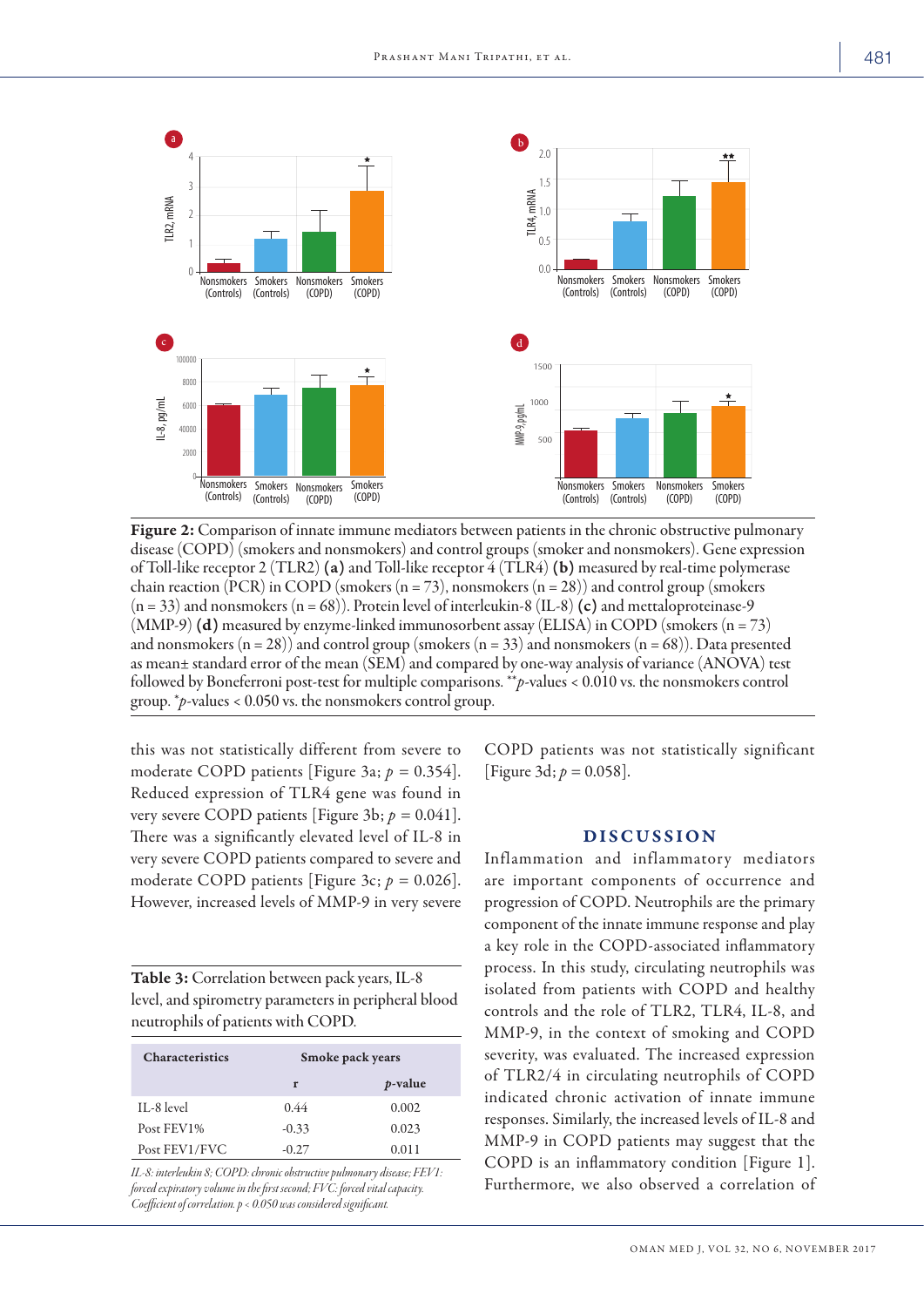

Figure 3: Comparison of innate immune mediators according to the severity of chronic obstructive pulmonary disease (COPD). Gene expression of Toll-like receptor 2 (TLR2) (a) and Toll-like receptor 4 (TLR4) **(b)** measured by real-time polymerase chain reaction (PCR) in moderate (n = 15), severe (n = 65), and very severe COPD patients  $(n = 21)$ . Protein level of interleukin-8 (IL-8) (c) and mettaloproteinase-9 (MMP-9) (d) measured by enzyme-linked immunosorbent assay (ELISA) in moderate (n = 15), severe  $(n = 65)$ , and very severe COPD patients  $(n = 21)$ . Data presented as mean $\pm$  standard error of the mean (SEM) and compared by one-way analysis of variance (ANOVA) test followed by Bonferroni post-test for multiple comparisons. *\*p*-values < 0.050 are considered significant.

smoke pack years with inflammatory markers and pulmonary function in terms of FEV1% and FEV1/ FVC. There is an association between smoking and more inflammation in COPD when these patients were compared with nonsmokers. The level of all the studied inflammatory markers is higher in smokers with COPD. Further, smoke pack years is positively correlated with IL-8 levels and negatively correlated with FEV1% and FEV1/FVC. This results support that the inflammatory neutrophil granulocyte is one cause of COPD and smoking is driving this factor [Figure 2 and Table 3]. We also found an association between the severity of COPD and inflammation. However, this was not statically significant, possibly due to the small sample size [Figure 3].

Cigarette smoking is a known risk factor for COPD and our study exhibits a greater history of smoking in patients with COPD [Table 2]. Cigarette smoke induces an inflammatory response that includes macrophage, neutrophil, monocytes, T-lymphocyte attracting factor, proinflammatory mediators, and proteolytic enzymes.<sup>21,22</sup> Many previously conducted studies have suggested the importance of upregulated cytokine and inflammatory genes; also establishing the migration and cytotoxic responses of systemic neutrophils in COPD.11,18,19,23–25 Neutrophils may release an extensive quantity of IL-8, which adds to the positive feedback circle in COPD. We observed that the level of IL-8 was higher in smokers with COPD compared to nonsmoking healthy controls. We also observed a significant increase in the level of IL-8 with increasing COPD severity. The results of the current study are consistent with previous studies in serum and bronchoalveolar fluids from patients with mild, moderate, and severe COPD.<sup>26,27</sup> They found that IL-8 levels increased with increasing severity of COPD. An increased level of IL-8 in peripheral blood neutrophils of COPD patients suggests a systemic inflammatory effect on these patients.

MMP-9 is one of the most important MMP in its family and is responsible for tissue repair and remodeling.28,29 The increased level of MMP-9 may significantly increase the elastolytic load in the lungs, which accelerate the loss of lung functions. An Egyptian study demonstrated that MMP-9 level

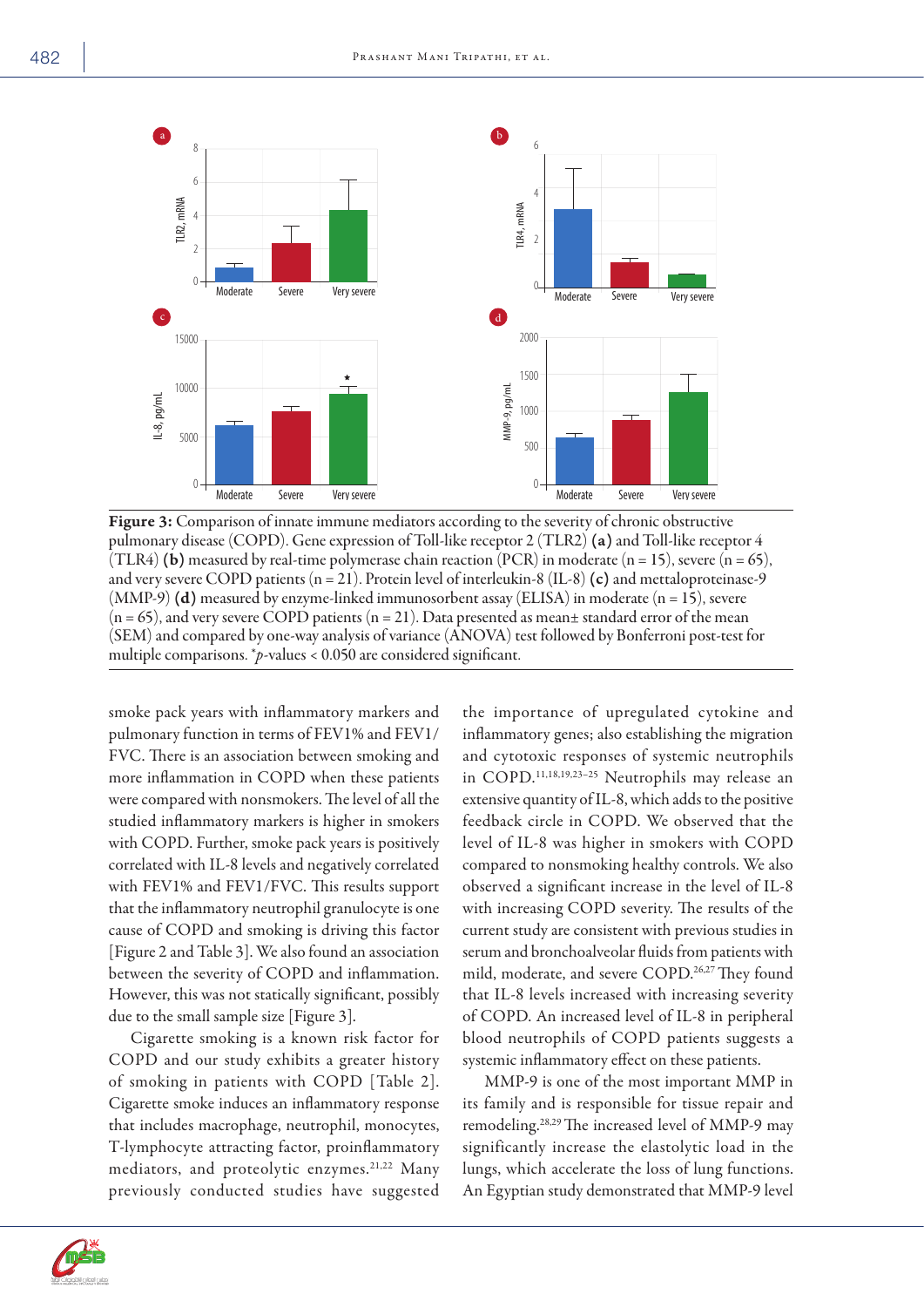was increased in patients with COPD and smokers in the healthy control group compared with healthy nonsmokers.30 Similarly, another study showed the levels of MMP-9 were significantly higher in COPD and the levels were increasing in severe to very severe stages.31 Our study showed MMP-9 levels were significantly higher in smokers with COPD compared to nonsmoking healthy controls. MMP-9 levels also increase in very severe stages of COPD compared to patients with severe and moderate forms of the disease. However, the difference was not statically significant between these groups. This increased level of MMP-9 may lead to the destruction of the extracellular matrix in airways and may contribute to decline the lung function of COPD.

The role of TLRs in COPD pathogenesis is an emergent interest, along with its association between altered expression of TLRs and cigarette smoke exposure.32 TLR2 and TLR4 upon activation, activate the NF-kB pathway that regulates neutrophil activation, migration, and survival.33 Decreased expressions of TLR2 have been reported in macrophages from cigarette smokers and patients with COPD.34 In addition, LPS stimulation on macrophages also does not increase TLR2 mRNA and protein expression. Alternatively, other studies have reported an upregulation of TLR2 in circulating blood neutrophils and peripheral blood-derived monocytes of patients with COPD.<sup>11,35</sup> Similarly, Simpson et al,<sup>36</sup> also reported an increased expression of TLR2 in COPD, which increases in severe to very severe stages. In accordance with the abovementioned studies, our results also demonstrate increased expression of TLR2 in peripheral blood neutrophils of smokers with COPD.11,35,36 It is also increasing parallel and proportional to the disease severity. However, the difference was statistically insignificant. This may be due to the severity induced upregulation of TLR2 receptors in a small number of subjects in this group. These findings indicate that upon activation, neutrophils generate an innate immune response in an enhanced manner that is important in COPD pathogenesis.

The role of TLR4 has been linked to COPD exacerbations in the context of bacterial infections and inflammations. Previous studies conducted on neutrophils and monocyte-derived macrophages demonstrating the involvement of TLR4 have reported the upregulated expression upon LPS

stimulation in COPD.<sup>11,37</sup> Similarly, another study reported a correlation between cigarette smoke exposure and the increased gene expression of TLR4 and TLR9 in addition to excess production of cytokine.38 Downregulation of TLR4 gene expressions was reported in the nasal epithelium of smokers and severe COPD patients compared to nonsmoking controls and patients with less severe COPD.39 We found the gene expression of TLR4 is higher in smokers with COPD compared to nonsmoking healthy controls. Interestingly, we found that the TLR4 expression dips during very severe COPD compared to moderate COPD; though it was still higher than nonsmoker controls. Although the response mechanism of innate immunity to cigarette smoke is unclear, it has been projected that injured airways epithelium produces a danger signal or DAMPs that may act as ligands for TLRs such as TLR2 and TLR4.<sup>40</sup> This activates the transcription of proinflammatory cytokines such as IL-1, IL-6, and IL-8.<sup>39</sup> We also observe the number of pack years smoked is positively correlated with inflammatory mediator IL-8 and negatively correlated with the severity of airflow obstruction. These results indicate that cigarette smoking may trigger the release of chemoattractant from epithelial cells. These chemoattractant may promote the neutrophils recruitment, which is related to the production of innate immune mediators that results in the decline of pulmonary functions.

#### CONCLUSION

This study demonstrates that LPS stimulation in peripheral blood neutrophil increases innate immune response, showing upregulation of TLR2 and TLR4 mRNA with increased release of IL-8 and MMP-9 protein in COPD. This outcome supports the possibility of activation of innate immune response, which is an important mechanism of disease pathogenesis. Henceforth, TLR2 and TLR4 may be considered as a diagnostic marker in COPD patients. Thus, we believe that TLR2 and TLR4 may be exploited in the future for therapeutic target discovery.

#### *Disclosure*

The authors declared no conflicts of interest. This study was funded by Indian Council of Medical Research (ICMR) New Delhi, India.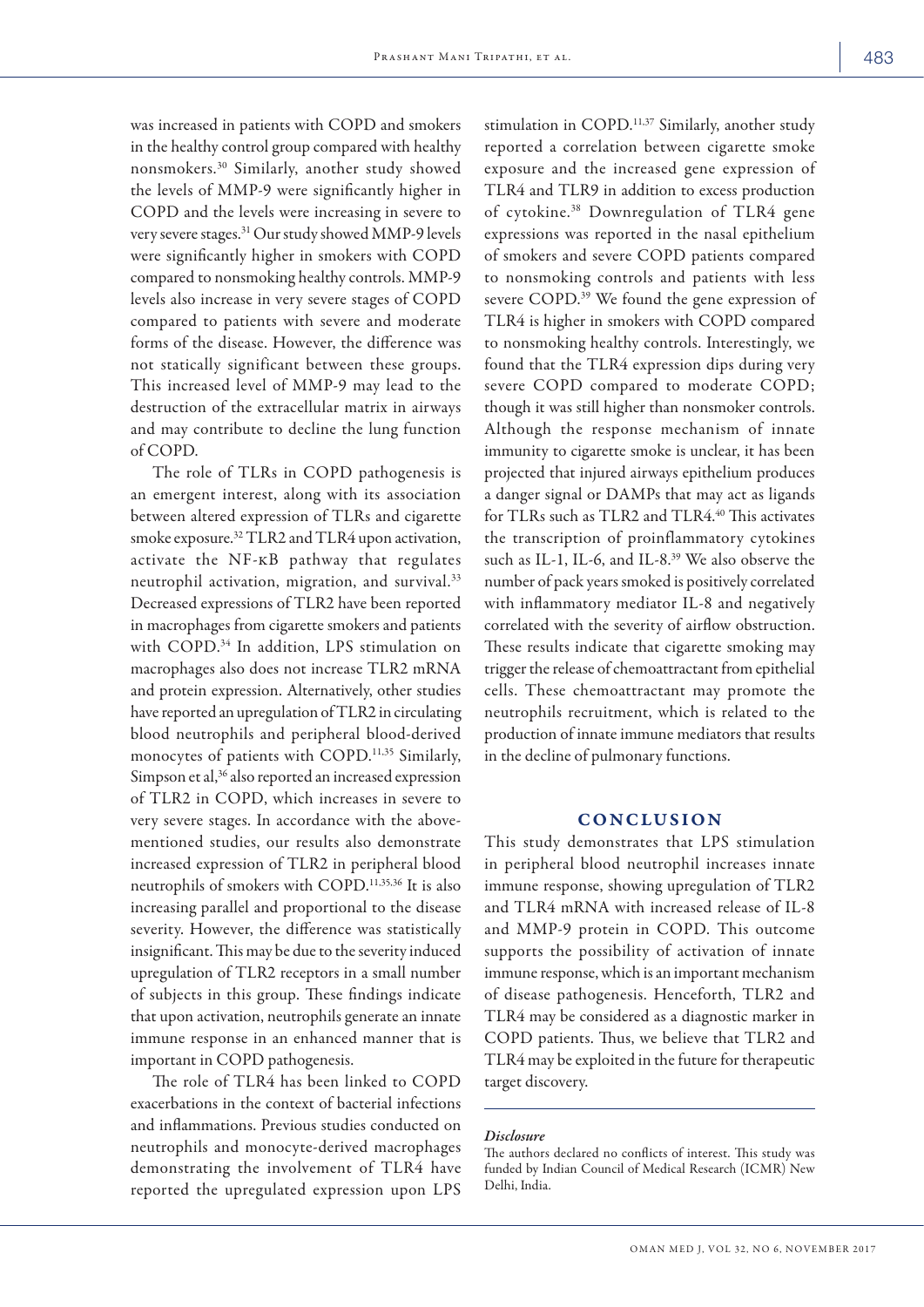#### *Acknowledgements*

The authors acknowledge the staff in Department of Biochemistry for excellent technical assistance.

#### references

- Global Initiative for Chronic Obstructive Lung Disease. Global strategy for the diagnosis, management, and prevention of chronic obstructive pulmonary disease. Updated 2013 [cited 2013 March 3]. Available from http:// www.csrd.org.cn/uploadfiles/img/file/20130305/2013030 5111459575957.pdf .
- Sarir H, Henricks PA, van Houwelingen AH, Nijkamp FP, Folkerts G. Cells, mediators and Toll-like receptors in COPD. Eur J Pharmacol 2008 May;585(2-3):346-353.
- 3. Agusti A, Soriano JB. COPD as a systemic disease. COPD 2008 Apr;5(2):133-138.
- Barnes PJ. New molecular targets for the treatment of neutrophilic diseases. J Allergy Clin Immunol 2007 May;119(5):1055-1062, quiz 1063-1064.
- 5. Larsson K. Aspects on pathophysiological mechanisms in COPD. J Intern Med 2007 Sep;262(3):311-340.
- 6. Texereau J, Chiche JD, Taylor W, Choukroun G, Comba B, Mira JP. The importance of Toll-like receptor 2 polymorphisms in severe infections. Clin Infect Dis 2005 Nov;41(Suppl 7):S408-S415.
- 7. Raoust E, Balloy V, Garcia-Verdugo I, Touqui L, Ramphal R, Chignard M. Pseudomonas aeruginosa LPS or flagellin are sufficient to activate TLR-dependent signaling in murine alveolar macrophages and airway epithelial cells. PLoS One 2009 Oct;4(10):e7259.
- 8. Wieland CW, Florquin S, Maris NA, Hoebe K, Beutler B, Takeda K, et al. The MyD88-dependent, but not the MyD88-independent, pathway of TLR4 signaling is important in clearing nontypeable haemophilus influenzae from the mouse lung. J Immunol 2005  $\text{Nov};175(9):6042-$ 6049.
- 9. Reed CE, Milton DK. Endotoxin-stimulated innate immunity: A contributing factor for asthma. J Allergy Clin Immunol 2001 Aug;108(2):157-166.
- 10. Sabroe I, Lloyd CM, Whyte MK, Dower SK, Williams TJ, Pease JE. Chemokines, innate and adaptive immunity, and respiratory disease. Eur Respir J 2002 Feb;19(2):350-355.
- 11. Baines KJ, Simpson JL, Gibson PG. Innate immune responses are increased in chronic obstructive pulmonary disease. PLoS One 2011;6(3):e18426.
- 12. Kim EY, Battaile JT, Patel AC, You Y, Agapov E, Grayson MH, et al. Persistent activation of an innate immune response translates respiratory viral infection into chronic lung disease. Nat Med 2008 Jun;14(6):633-640.
- 13. Hansel TT, Barnes PJ .New drugs for exacerbations of chronic obstructive pumonary disease. Lancet 2009 Aug 29;374(9691):744-755.
- 14. O'Neill LA. The interleukin-1 receptor/toll-like receptor superfamily: 10 years of progress. Immunol Rev 2008 Dec; 226:10-18.
- 15. Taggart CC, Greene CM, Carroll TP, O'Neill SJ, McElvaney NG. Elastolytic proteases: inflammation resolution and dysregulation in chronic infective lung disease. Am J Respir Crit Care Med 2005 May;171(10):1070-1076.
- 16. Owen CA. Roles for proteinases in the pathogenesis of chronic obstructive pulmonary disease. Int J Chron Obstruct Pulmon Dis 2008;3(2):253-268.
- 17. Yamamoto C, Yoneda T, Yoshikawa M, Fu A, Tokuyama T, Tsukaguchi K, et al. Airway inflammation in COPD assessed by sputum levels of interleukin-8. Chest 1997 Aug;112(2):505-510.
- 18. Oudijk EJ, Nijhuis EH, Zwank MD, van de Graaf EA, Mager HJ, Coffer PJ, et al. Systemic inflammation in COPD visualised by gene profiling in peripheral blood neutrophils. Thorax 2005 Jul;60(7):538-544.
- 19. Noguera A, Batle S, Miralles C, Iglesias J, Busquets X, MacNee W, et al. Enhanced neutrophil response in chronic obstructive pulmonary disease. Thorax 2001 Jun;56(6):432- 437.
- 20. Clark RA, Nauseef WM. Isolation and functional analysis of neutrophils. Curr Protoc Immunol 2001 May;Chapter 7:Unit 7.23.
- 21. Reynolds PR, Cosio MG, Hoidal JR. Cigarette smokeinduced Egr-1 upregulates proinflammatory cytokines in pulmonary epithelial cells. Am J Respir Cell Mol Biol 2006 Sep;35(3):314-319.
- 22. Xu X, Wang H, Wang Z, Xiao W. Plasminogen activator inhibitor-1 promotes inflammatory process induced by cigarette smoke extraction or lipopolysaccharides in alveolar epithelial cells. Exp Lung Res 2009 Nov;35(9):795-805.
- 23. Noguera A, Busquets X, Sauleda J, Villaverde JM, MacNee W, Agustí AG. Expression of adhesion molecules and G proteins in circulating neutrophils in chronic obstructive pulmonary disease. Am J Respir Crit Care Med 1998 Nov;158(5 Pt 1):1664-1668.
- 24. Noguera A, Sala E, Pons AR, Iglesias J, MacNee W, Agustí AG. Expression of adhesion molecules during apoptosis of circulating neutrophils in COPD. Chest 2004 May;125(5):1837-1842.
- 25. Petersen F, Van Damme J, Flad HD, Brandt E. Neutrophilactivating polypeptides IL-8 and NAP-2 induce identical signal transduction pathways in the regulation of lysosomal enzyme release. Lymphokine Cytokine Res 1991 Apr;10(1- 2):35-41.
- 26. Garcia-Rio F, Miravitlles M, Soriano JB, Muñoz L, Duran-Tauleria E, Sánchez G, et al; EPI-SCAN Steering Committee. Systemic inflammation in chronic obstructive pulmonary disease: a population-based study. Respir Res 2010 May;11:63.
- 27. El-Shimy WS, El-Dib AS, Nagy HM, Sabry W. A study of IL-6, IL-8, and TNF-a as inflammatory markers in COPD patients. Egypt J Bronchol 2014 Aug;8(2):91-99.
- 28. Woessner JF Jr. Matrix metalloproteinases and their inhibitors in connective tissue remodeling. FASEB J 1991 May;5(8):2145-2154.
- 29. Shapiro SD. Matrix metalloproteinase degradation of extracellular matrix: biological consequences. Curr Opin Cell Biol 1998 Oct;10(5):602-608.
- 30. Esa SA, Rawy AM, EL-Behissy MM, Kamel MH, El-Hwaitty HM. Study of the level of sputum matrix metalloproteinase-9 (MMP-9) and tissue inhibitor metalloproteinase-1 (TIMP-1) in COPD patients. Egyptian Journal of Chest Diseases and Tuberculosis 2014 Jul;63(4):861-867.
- 31. Eman Sobh, Almadbouly AA, Ezzat H, Abd-Allah M. Serum levels of high mobility group box 1 (HMGB1) and matrix metalloprotinase 9 (MMP9) are related to lung function indices in chronic obstructive pulmonary disease. Clinical Medicine and Diagnostics 2017;7(2):31-39.
- 32. Bezemer GF, Sagar S, van Bergenhenegouwen J, Georgiou NA, Garssen J, Kraneveld AD, et al. Dual role of Toll-like receptors in asthma and chronic obstructive pulmonary disease. Pharmacol Rev 2012 Apr;64(2):337-358.
- 33. Sabroe I, Jones EC, Whyte MK, Dower SK. Regulation of human neutrophil chemokine receptor expression and function by activation of Toll-like receptors 2 and 4. Immunology 2005 May;115(1):90-98.
- 34. Droemann D, Goldmann T, Tiedje T, Zabel P, Dalhoff K, Schaaf B. Toll-like receptor 2 expression is decreased on alveolar macrophages in cigarette smokers and COPD patients. Respir Res 2005 Jul;6:68.
- 35. Pons J, Sauleda J, Regueiro V, Santos C, López M, Ferrer J, et al. Expression of Toll-like receptor 2 is up-regulated in monocytes from patients with chronic obstructive pulmonary disease. Respir Res 2006 Apr;7:64.
- 36. Simpson JL, McDonald VM, Baines KJ, Oreo KM, Wang F, Hansbro PM, et al. Influence of age, past smoking, and disease severity on TLR2, neutrophilic inflammation,